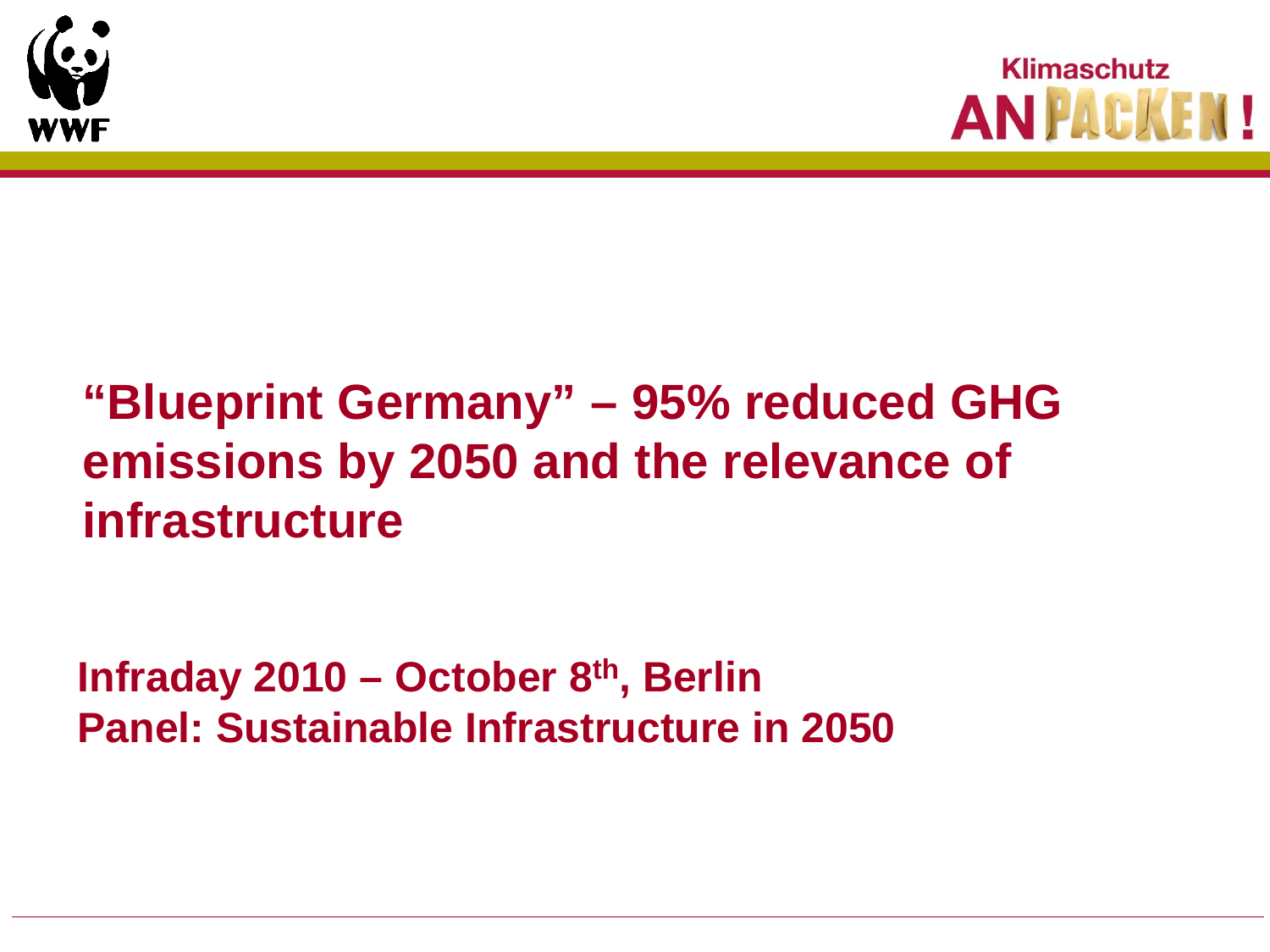



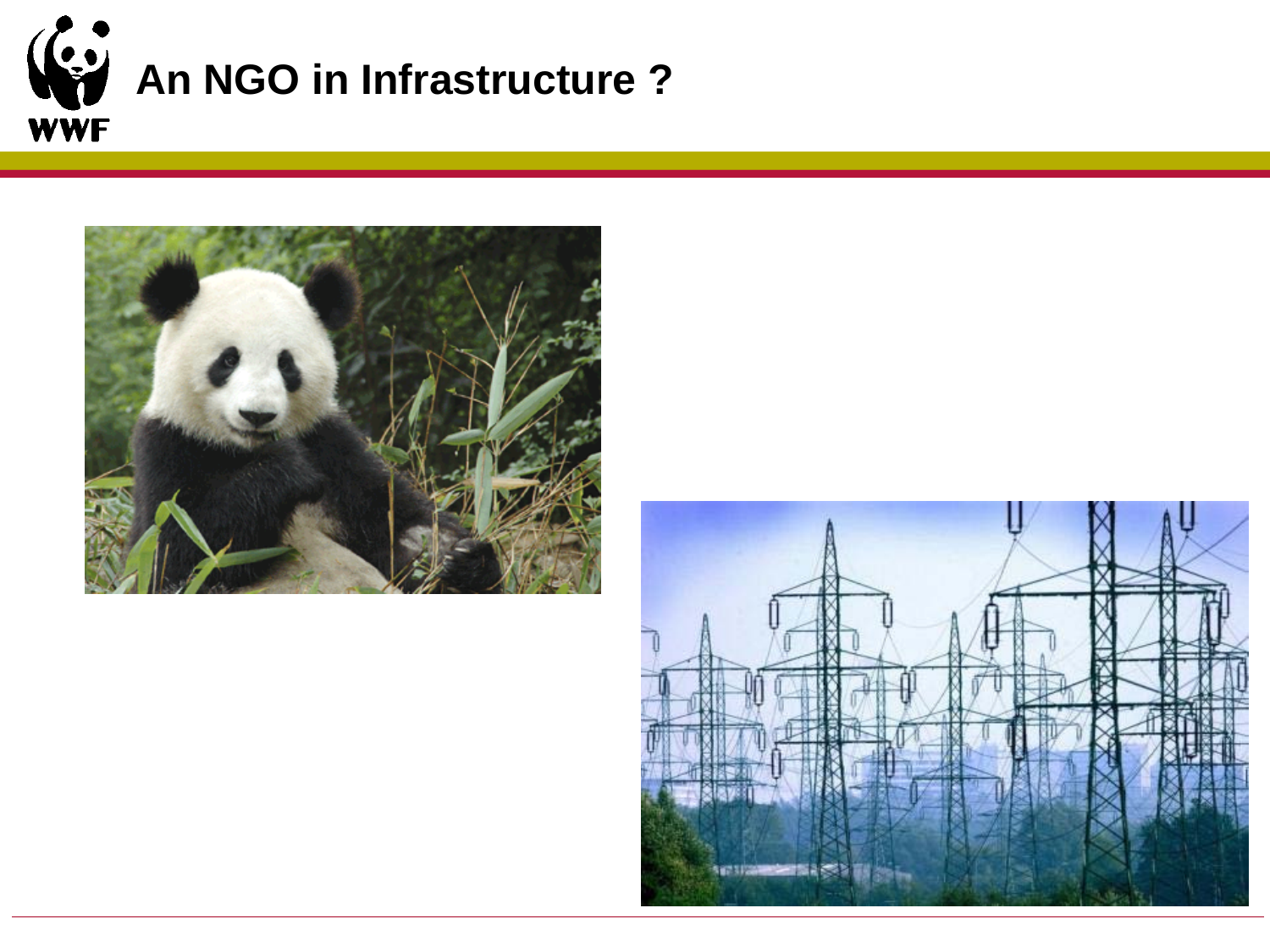

- **Objective: Staying below 2°C warming compared to preindustrial levels**
- **requires GHG-emissions reductions in 2050:**
	- **by 60-80% globally**
	- **by up to 95% for industrialised countries**

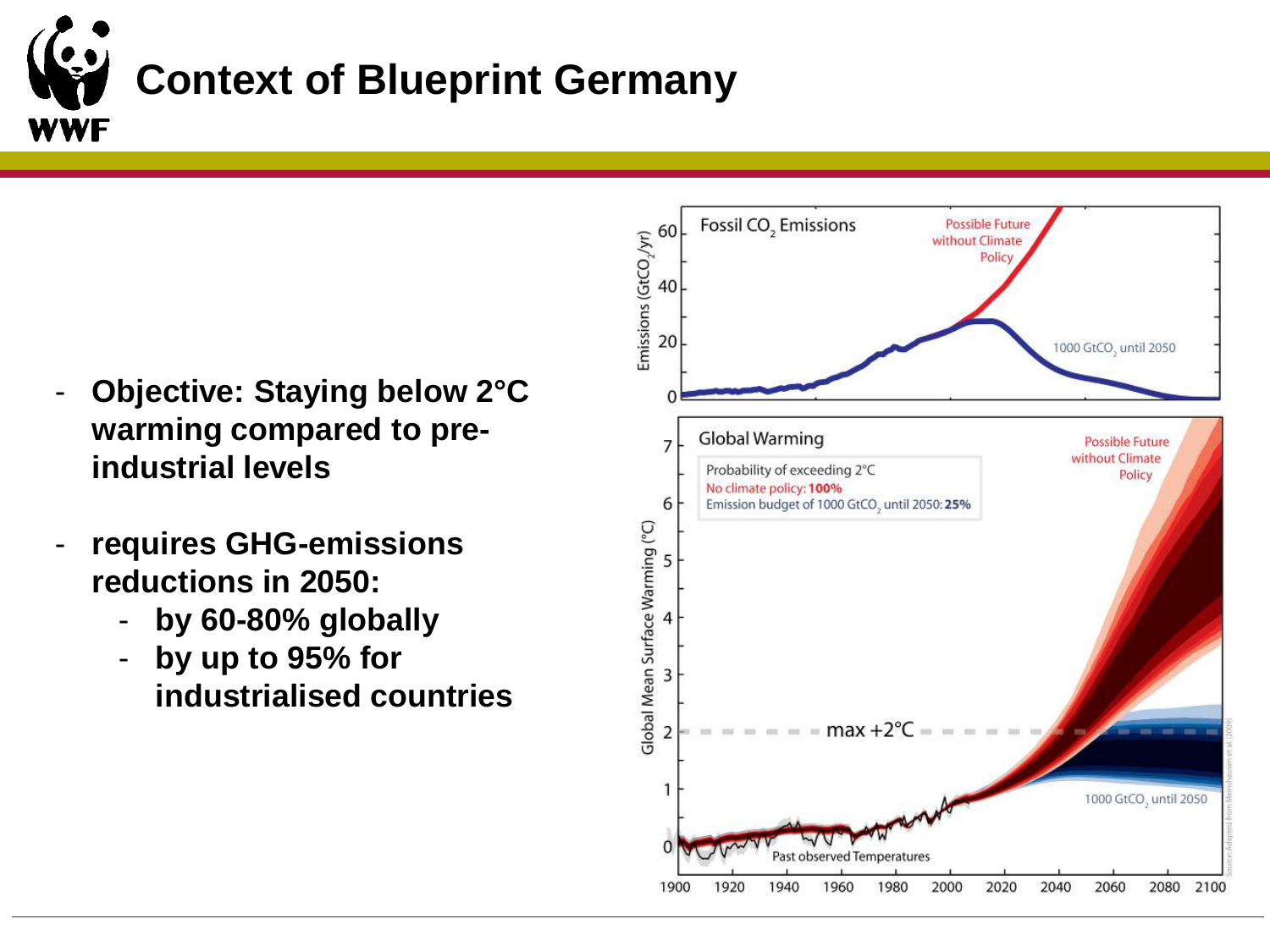

- Available: sufficient technologies and options will be available to reduce GHG emission by 95% compared to 1990 in a highly industrialized country
- Achievable: a 95% GHG emission reduction can be achieved
	- if the windows of opportunity are used (60% of reduction is related to long-living capital stocks)
	- if the necessary innovation is triggered (60% of reduction depends on innovative technologies and options)
- Affordable: 0.3% of GDP on average, 0.6% at the maximum
- All sectors must deliver significant emission reductions, key role of power, industry and transport

However,

• 'Uncomfortable' debates emerge: biofuels, CCS, central and decentral lock-ins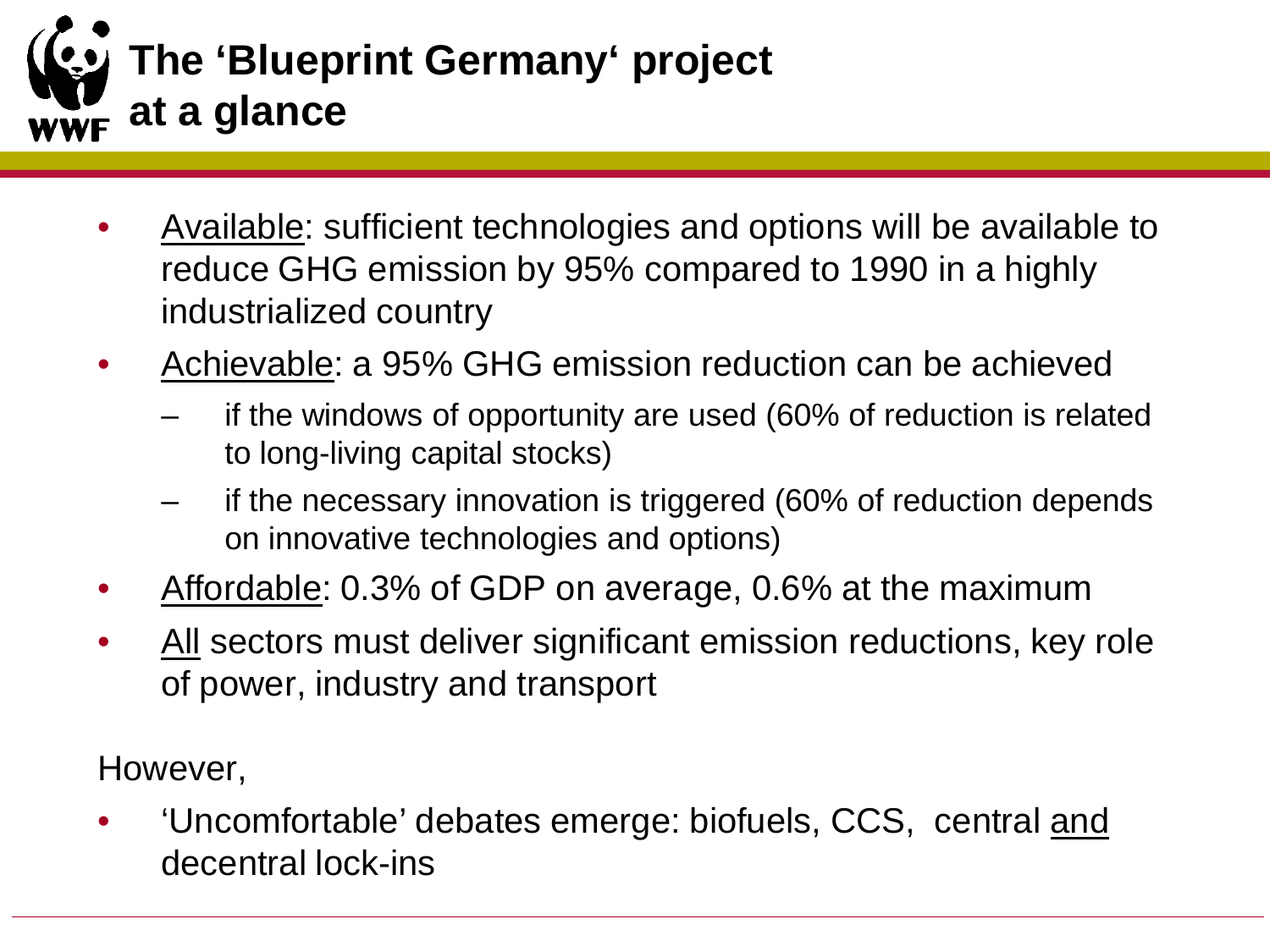



Prognos/Öko-Institut for WWF 2009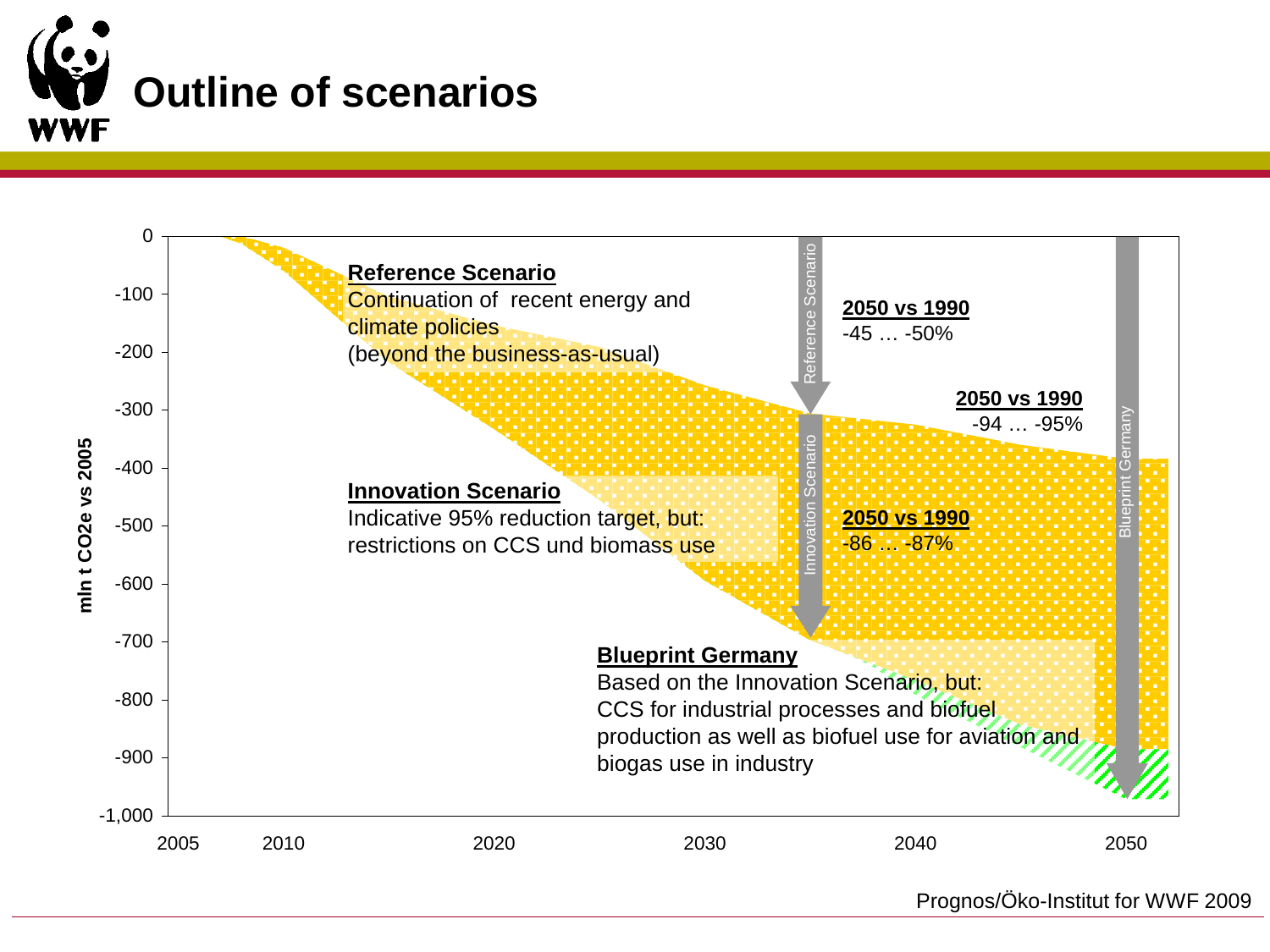# **Emission reduction contributions Energy efficiency, renewables & more**



Prognos/Öko-Institut for WWF 2009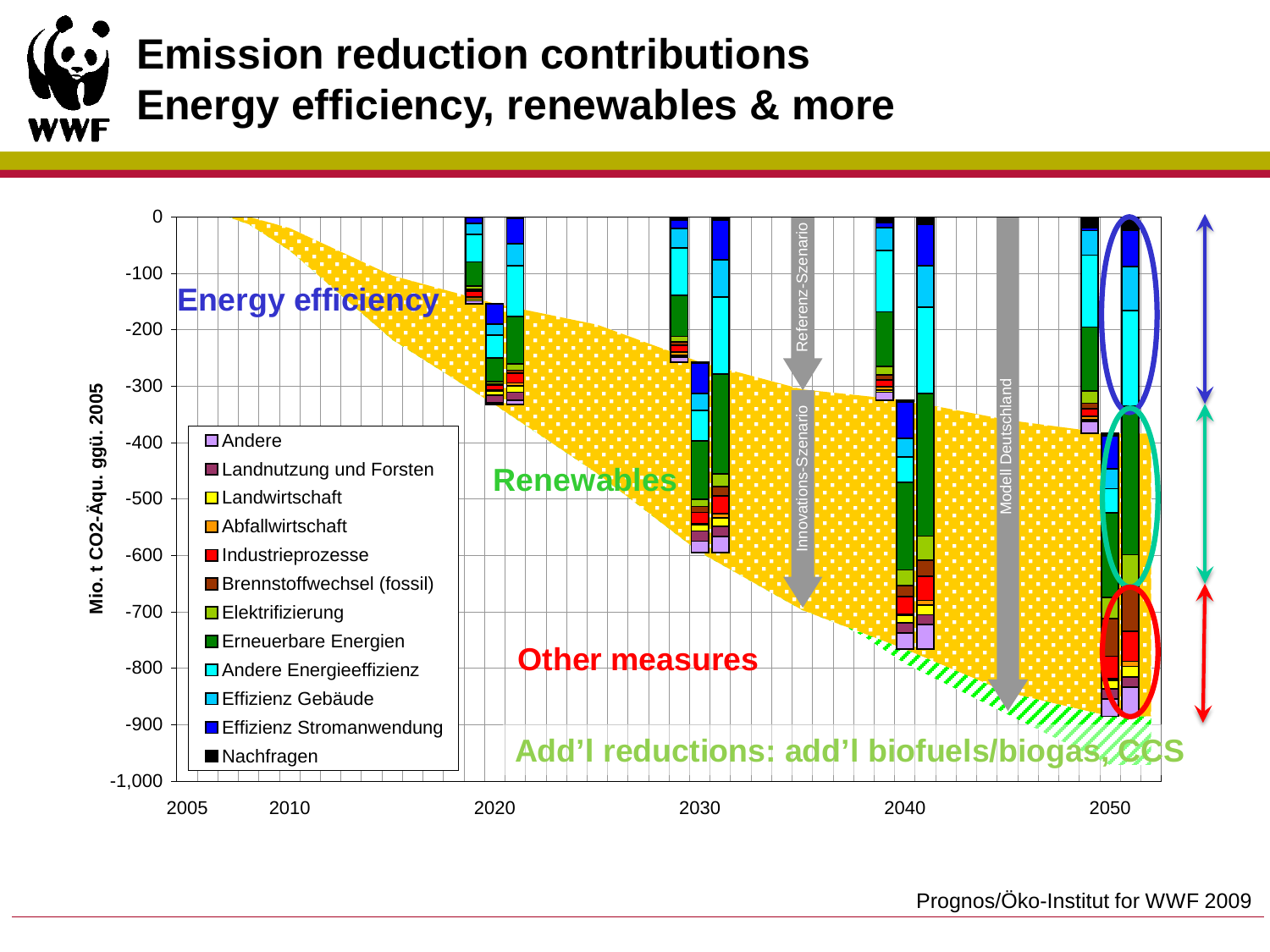

Long-term guiding vision should guide also medium-term policies (to ensure consistency & avoid lock-in, etc.)

- Infrastructures and their long lead-times constitute a new challenge  $\rightarrow$  requires technology-specific policies and measures alongside technology-neutral ones
- Lock-in is an emerging issue
	- Technological dimension
	- (infra-) structural dimension
	- Regulatory/Institutional dimension
- 2050 Scenarios for:
	- Optimization and extension
	- Transport and distribution networks
	- Electricity / (Bio)-Gas /  $CO<sub>2</sub>$  and rail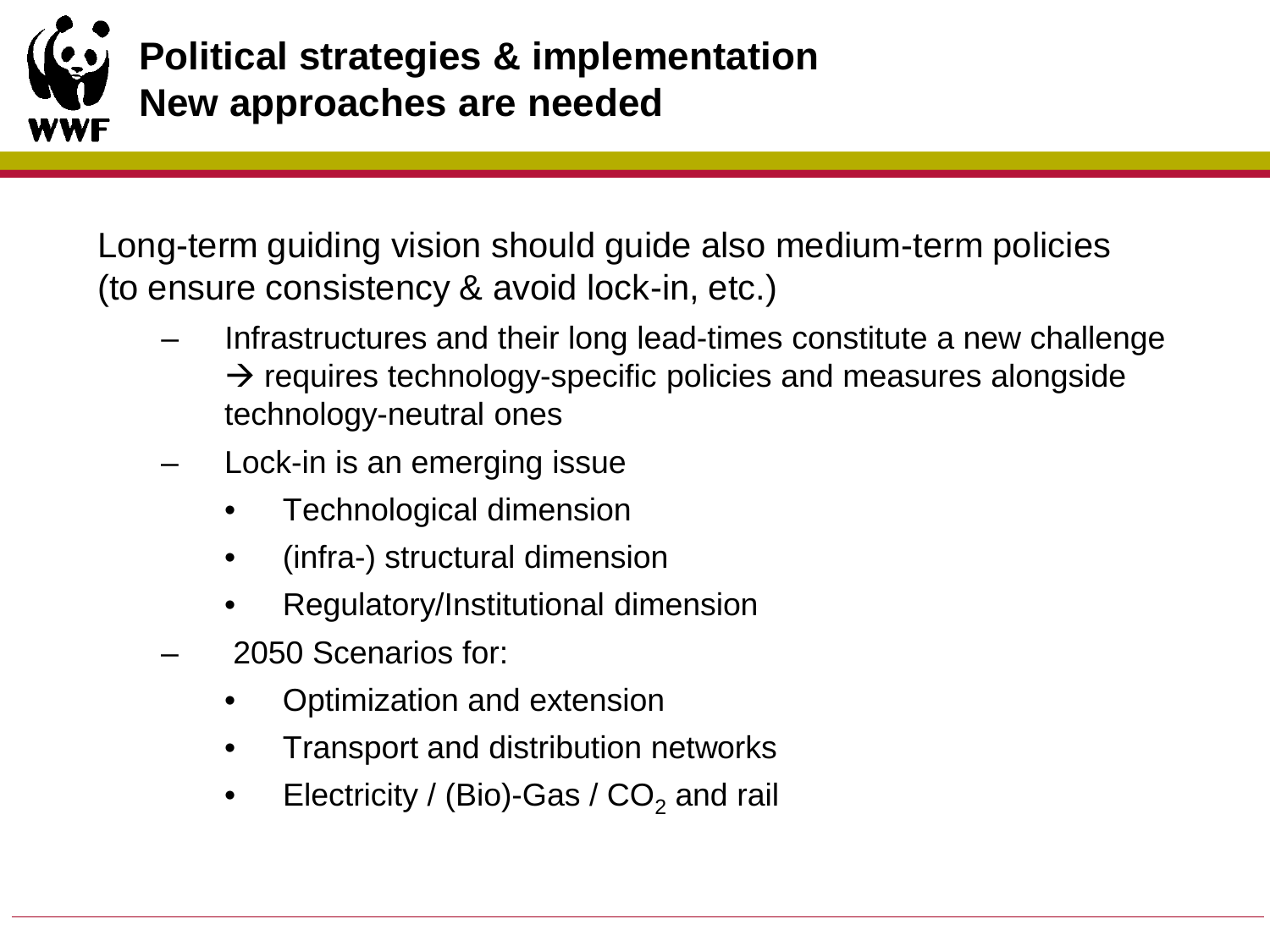

- Sustainability let alone integration of renewables or climate protection is not on the radar:
	- Planning / calibration
	- Engineering
	- Authorization S
	- Regulator
	-
	- TSO X
	- ENTSO-E
	- ACER



• Outcome is unlikely to be sustainable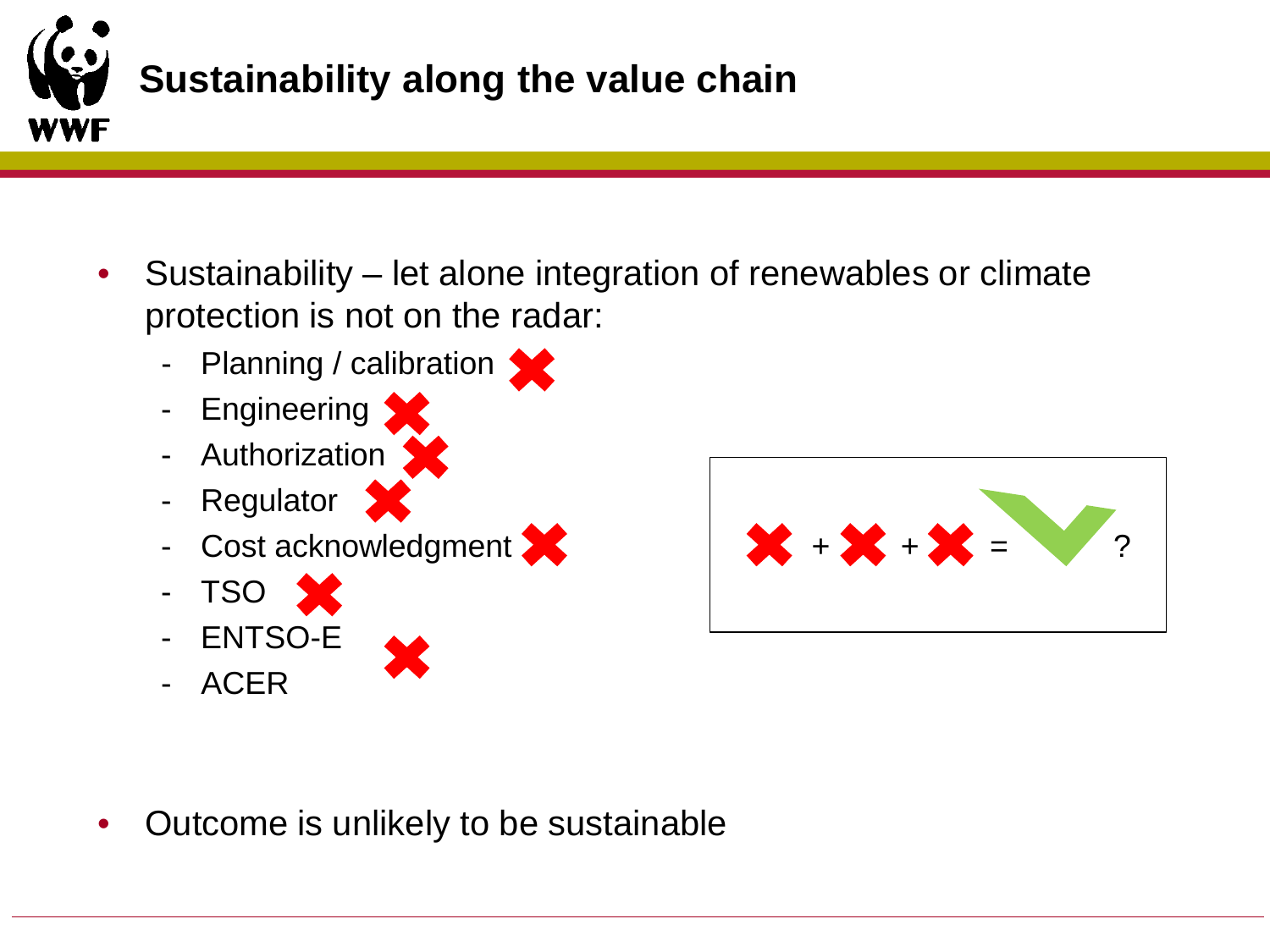

#### Dena I

- 2005: 850 km HV needed until 2015 (data not transparent = use with caution)
- 2010: 90 km built despite specific legal framework EnLAG and pilot project prioritization
- Low Transparency  $=$  low acceptance
- Dena II
	- Expected End 2010, 3500 km supposedly needed until 2020/2025 (data problem remaining)
	- Pilot Projects Overlay
	- Better transparency?



| Bis zum Jahr 2010: 460 km            |        |
|--------------------------------------|--------|
| 1. Hamburg/Nord-Dollern              | 45 km  |
| 2. Ganderkesee-Wehrendorf            | 80 km  |
| 3. Neuenhagen-Bertikow/Vierraden     | 110 km |
| 4. Lauchstädt-Vieselbach             | 80 km  |
| 5. Viesselbach-Altenfeld             | 80 km  |
| 6. Altenfeld-Redwitz                 | 60 km  |
| 7. Netzverstärkung Franken           |        |
| 8. Netzverstärkung Thüringen         |        |
| Bis zum Jahr 2015: zusätzlich 390 km |        |

| 9. Diele-Niederrhein     | 200 km |
|--------------------------|--------|
| <b>10.</b> Wahle-Mecklar | 190 km |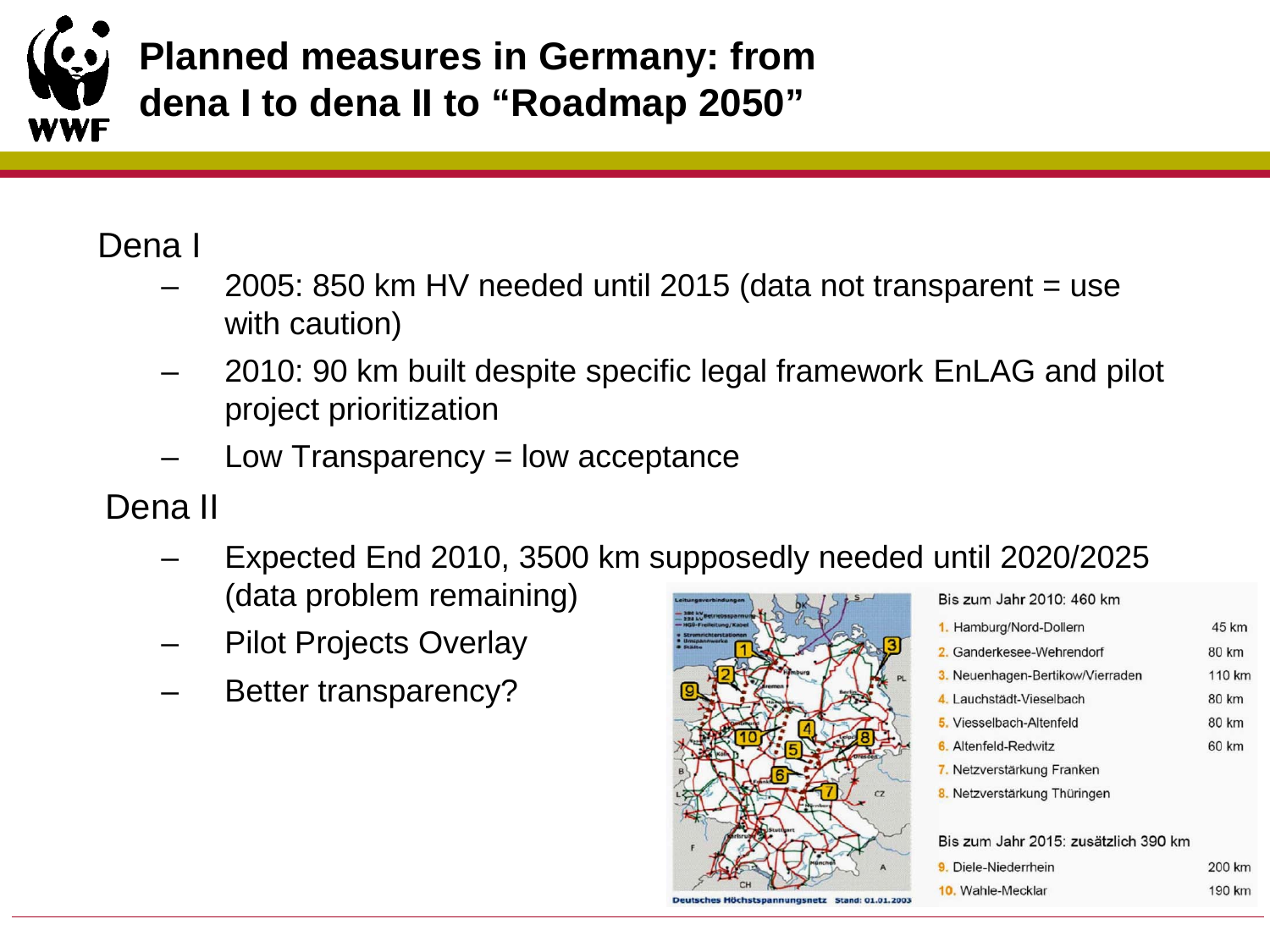

Roadmap 2050 (at national and EU/international level)

- Backcasting Exercise
- Integrate Climate (or Renewables) target in practice of all stakeholders
- Macro-economic Cost Benefit Analysis rather than business model optimization
- Time issue ( 10 years is not enough)  $T=$  twenty or  $T=$ thirty
- Harmonisation of national plans:
	- Different regulation
	- Different planning
	- Different investment determination
- Empowerement ACER / ENTSO-E/G
- National and supranational "coordinated planning agencies"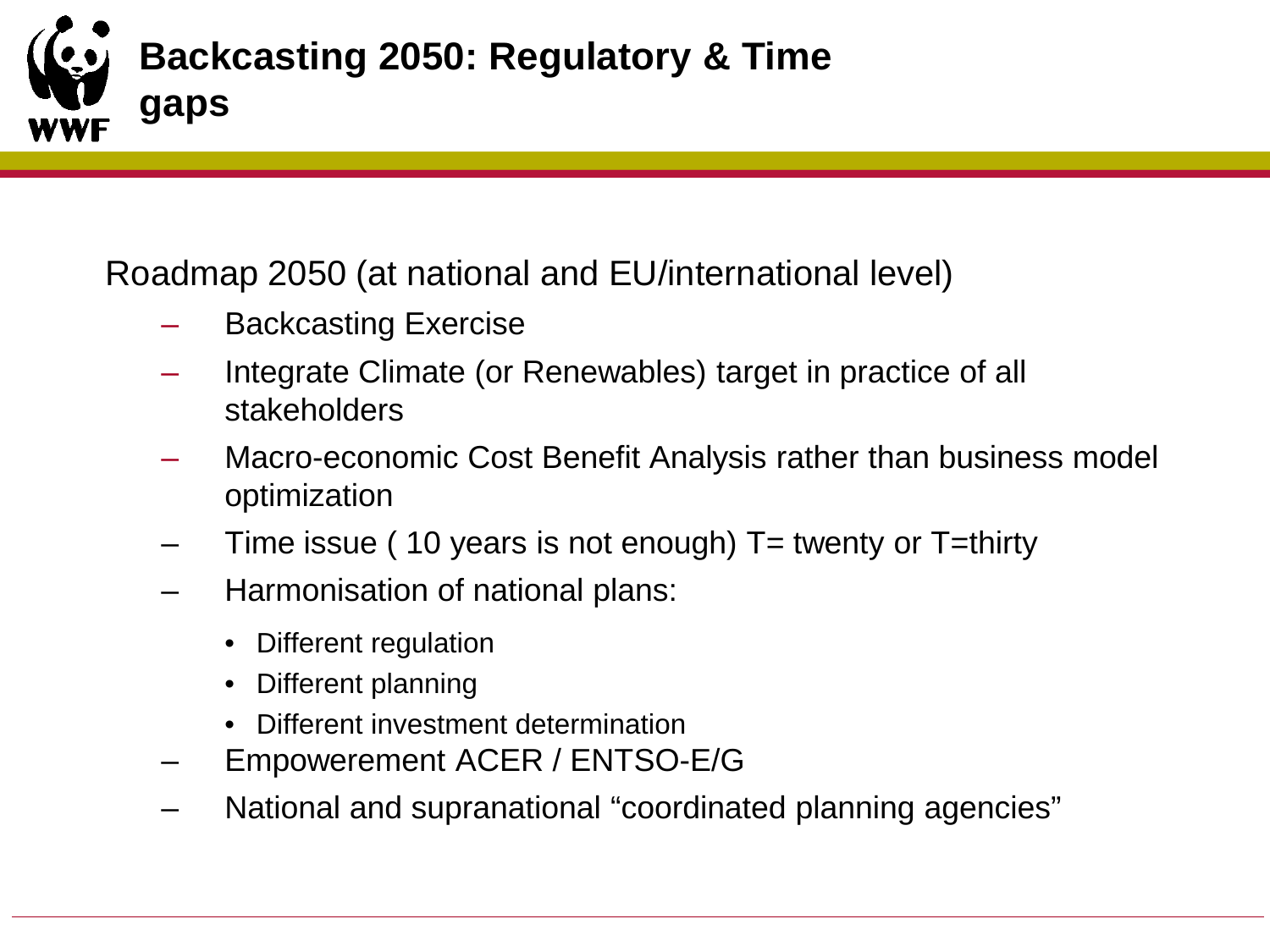

- Acceptance
- Regulatory / institutional design within climate goals

+





100% renewables and 80/95% GHG reduction